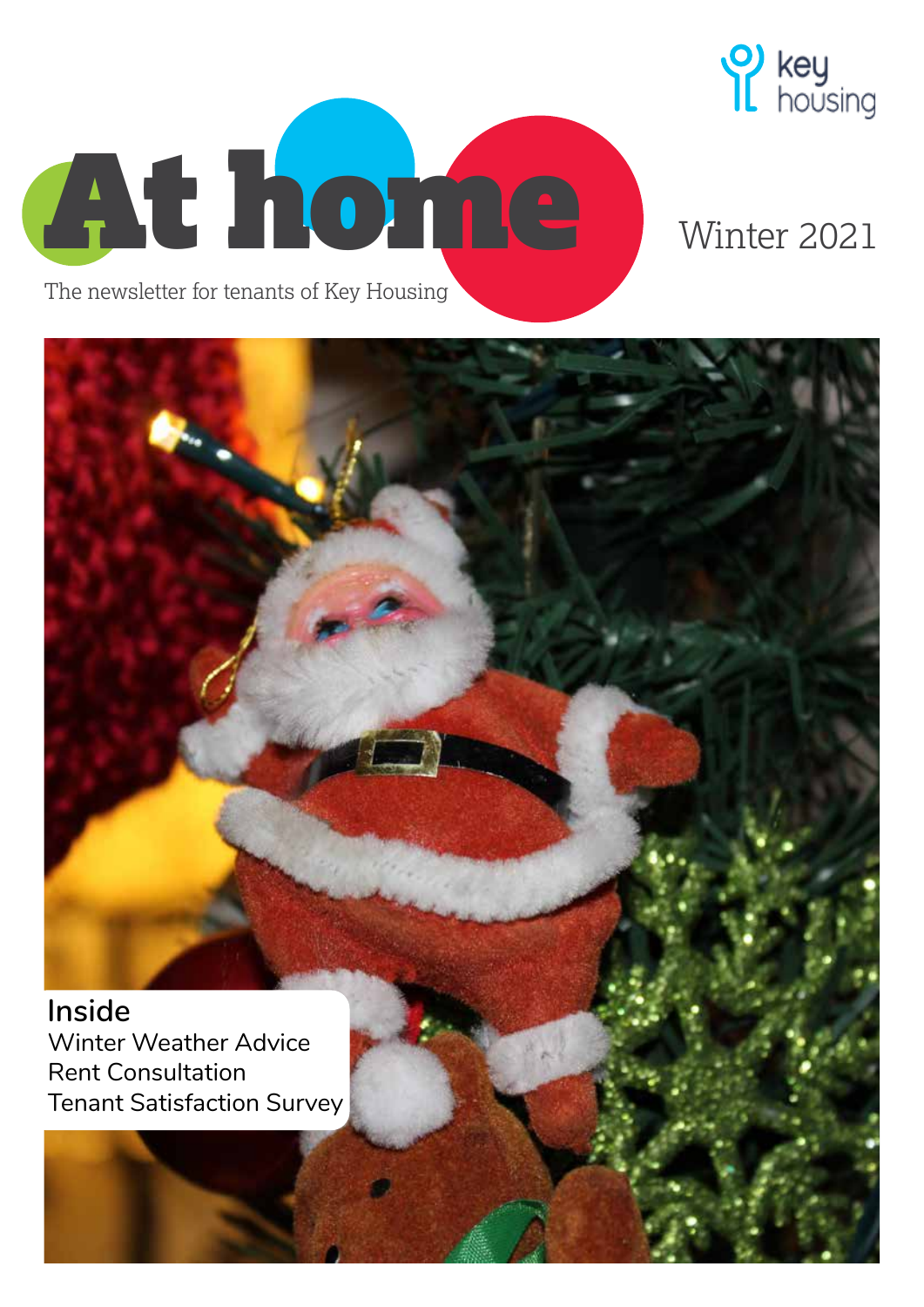

Welcome to the winter edition of 'At Home'.

This edition has plenty of information to keep you safe and warm during the winter months.

We hope the next few months aren't too difficult and you still get to go about your daily business and enjoy the festivities over Christmas and New Year. The office will only be closed for four days and should you have an emergency repair during this time then you should make use of your emergency contractor list. The days are getting darker and colder and with electricity and gas costs increasing we are aware it could be a difficult time for some of you. We are here for you, so if you get into any difficulties then please get in touch.

All the festive decorations in this newletter are from our tenants' homes, you can send your photos to alan.morris@key.org.uk

### *PAGE 4*

*You will find information on how to contact Housing and a brief word about the upcoming Rent Consultation.*

### *PAGE 6-7*

*Home Energy Scotland is once again running a winter competition as well as providing useful winter advice.*

### *PAGE 10*

*We sent out the Tenant Satisfaction Survey and have now received some of your replies. We will publish the outcomes in full in the next edition but in the meantime you can get some headline figures on page 10.*

Do you have a story that you would like to be featured in a future edition of At Home? Please call Alan on 0141 342 1815 or email: athome@key.org.uk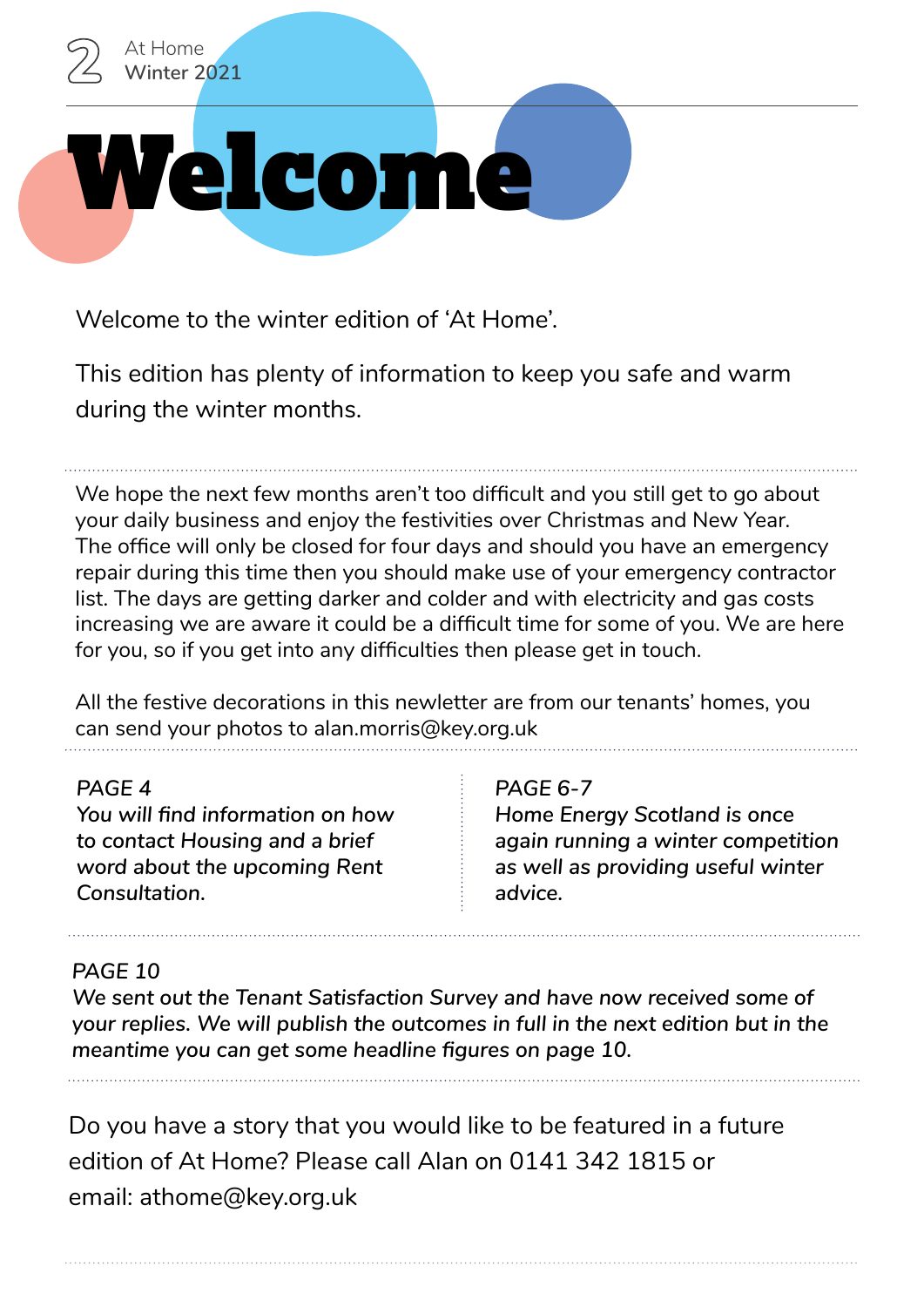## **Winter Weather Advice**

Here are a few bits of advice to help as the seasons change.



Know where your nearest grit bin is so you can keep paths clear from ice.



## Flu Jag

See if you are eligible for the flu jag and protect yourself from the flu this winter.



### Healthy Eating

It is important to eat hot meals and plenty of vegetables to keep your body and mind healthy during the winter months.

### Careful on Cold Days Be extra careful on cold days, make sure you wear the correct footwear and look for patches of ice.

### Keep well stocked

Do you remember the Beast from the East? Keep plenty of tinned food in your Grit Bin **Grit Bin** Cupboard just in case there is no access to shops.



### Power Cut

Get a torch looked out and keep it handy, maybe by your bedside, so if there is a power cut then you can navigate around your home.



### Out of Hours

Get your emergency contractor list looked out so you have contact details for contractors should you have an emergency repair when the office is closed.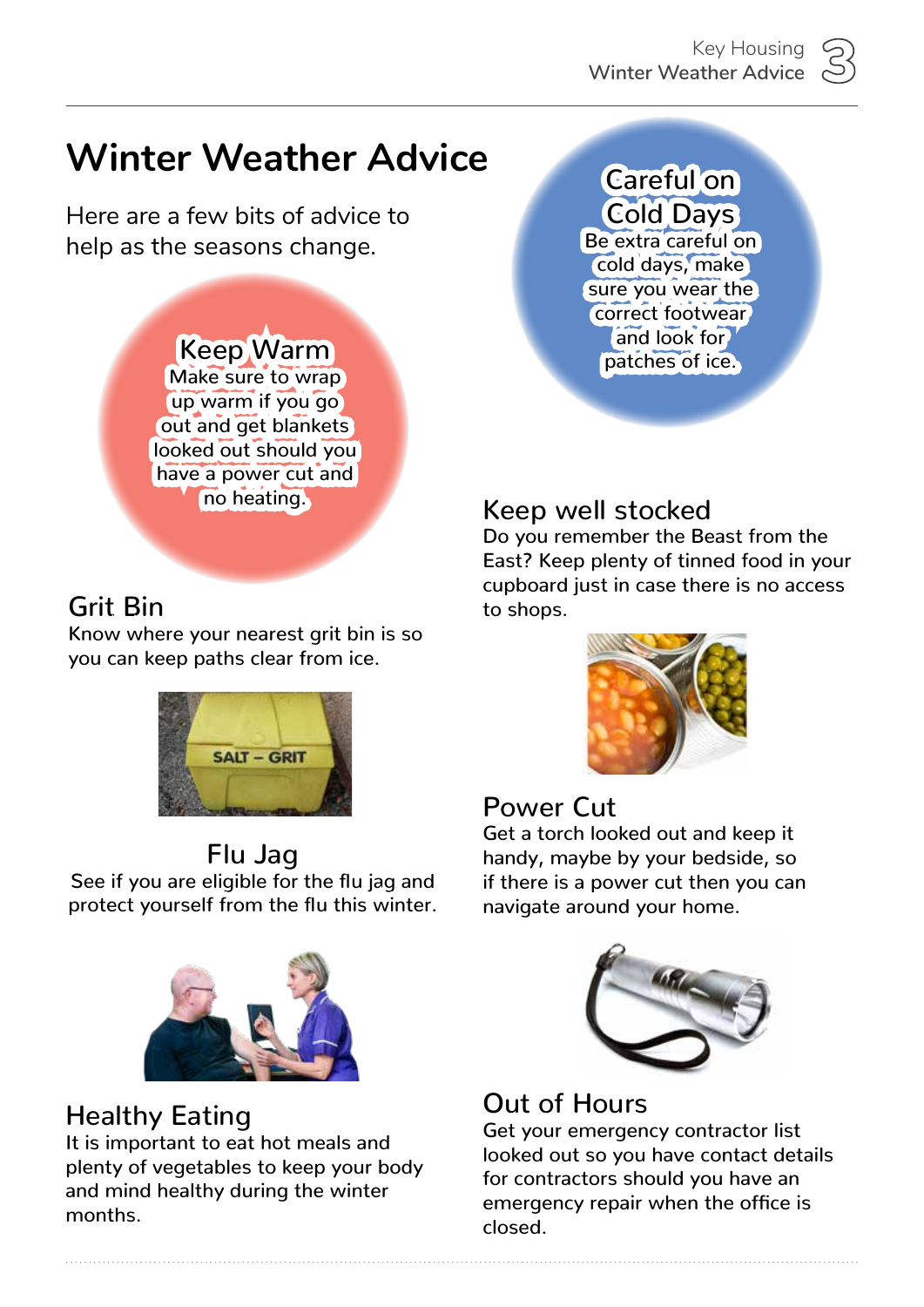# 4 At Home **Winter 2021**

# **Housing**

The housing team are still spending most of their time out of the office so it is important that if you want to contact your Housing Officer then you know what to do.

Firstly call the Housing telephone number 0141 342 1810. If there is no one in the office to answer the phone then you can leave a message or alternatively you can contact your Housing Officer directly by using the following contact details.

Pamela Macintyre Phone 07471 141 669 Email pamela.macintyre@key.org.uk



Sandra Jackson Phone 07471 142 129 Email sandra.jackson@key.org.uk

Flora Murray Phone 07471 141 837 Email flora.murray@key.org.uk

## **Rent Consultation**

Our annual Rent Consultation will be with you at the start of January and we are keen to get your views on our proposal.

Key is having to deal with rising costs going forward but we understand the cost of living is also rising.

There will be pressure put on our finances from Brexit, the Pandemic, contractors and their material costs, the increase in National Insurance contributions and the rise in inflation.

At Key we carefully balance Viability (to meet the costs of our services), Affordability (to charge rents that are affordable to our tenants) and Comparability (to keep our rents sustainable in the local housing context).

The rate of inflation is now sitting at 5.1% and taking everything in to consideration we will be proposing a rent increase of 2.48% from 28 March 2022.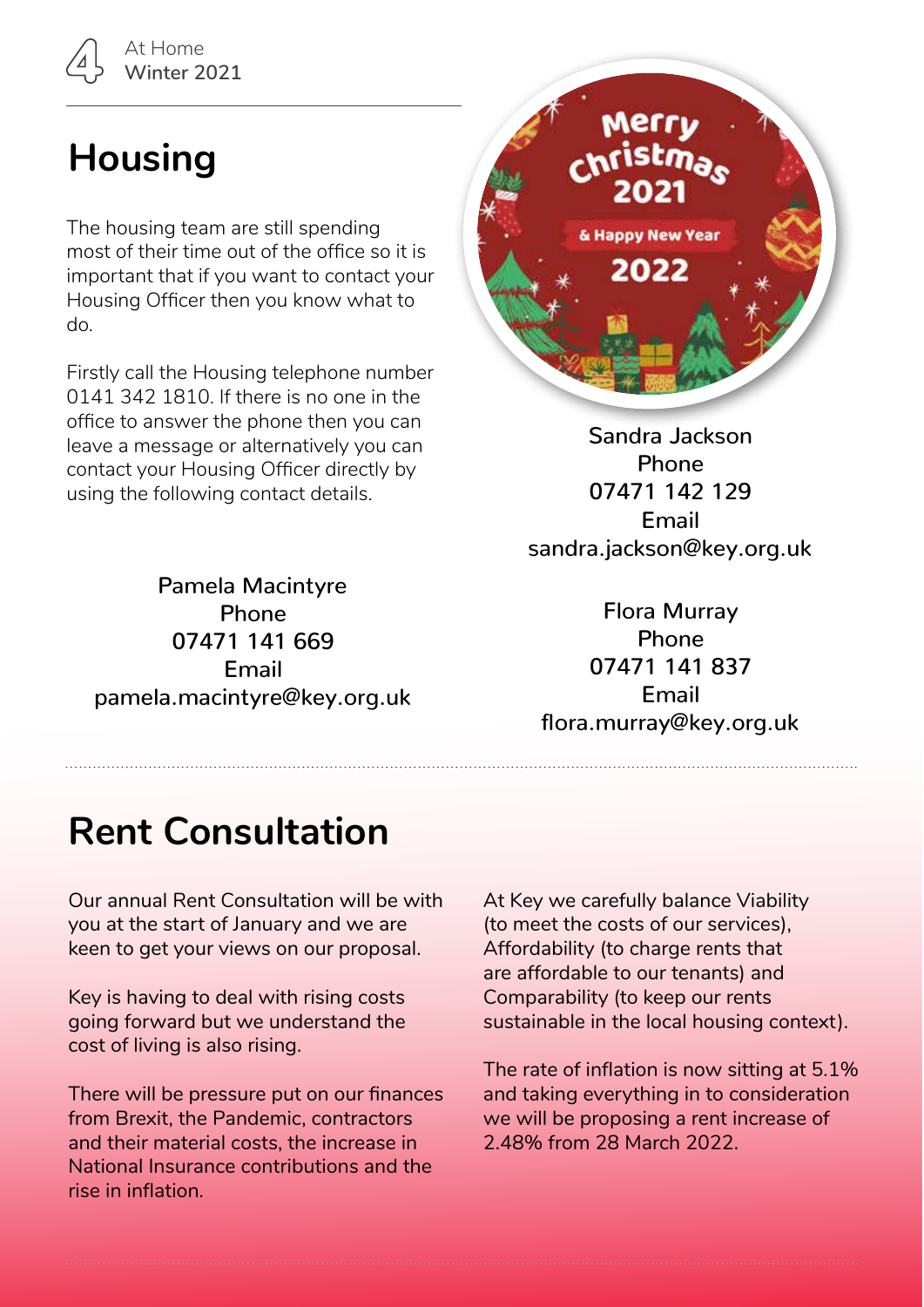5 Key Housing **My Home Group**



## **My Home Group**

We will be starting to have more conversations in the new year with our My Home Group.

As restrictions are still in place, we will be conducting our meetings over the phone and Alan will be sending out information in the post to our members so we can try to get some normality back.

We will be looking for more members for the My Home Group in the new year and would like to thank those who have expressed an interest in joining, Alan will also be in contact with you in the new year.

The My Home Group is a tenant only group that meets every month or so to discuss Key's policies and to bring a

## **Read Your Mail**

We are seeing cases where tenants are either not opening their mail or not providing information when a reply is needed.

It is vitally important that should your local council be looking for information then you reply to them quickly.

This can have an impact on your housing and your income. If you are unsure what the letter is about then speak to your support or contact your Housing Officer.

tenant voice to our work. We also have an informal chat about our lives and plenty of tea and biscuits.

If you would like to join the My Home Group then please get in touch with Alan on 07823 872961 / alan.morris@key.org. uk or your Housing Officer.

Merry Christmas from the My Home Group.

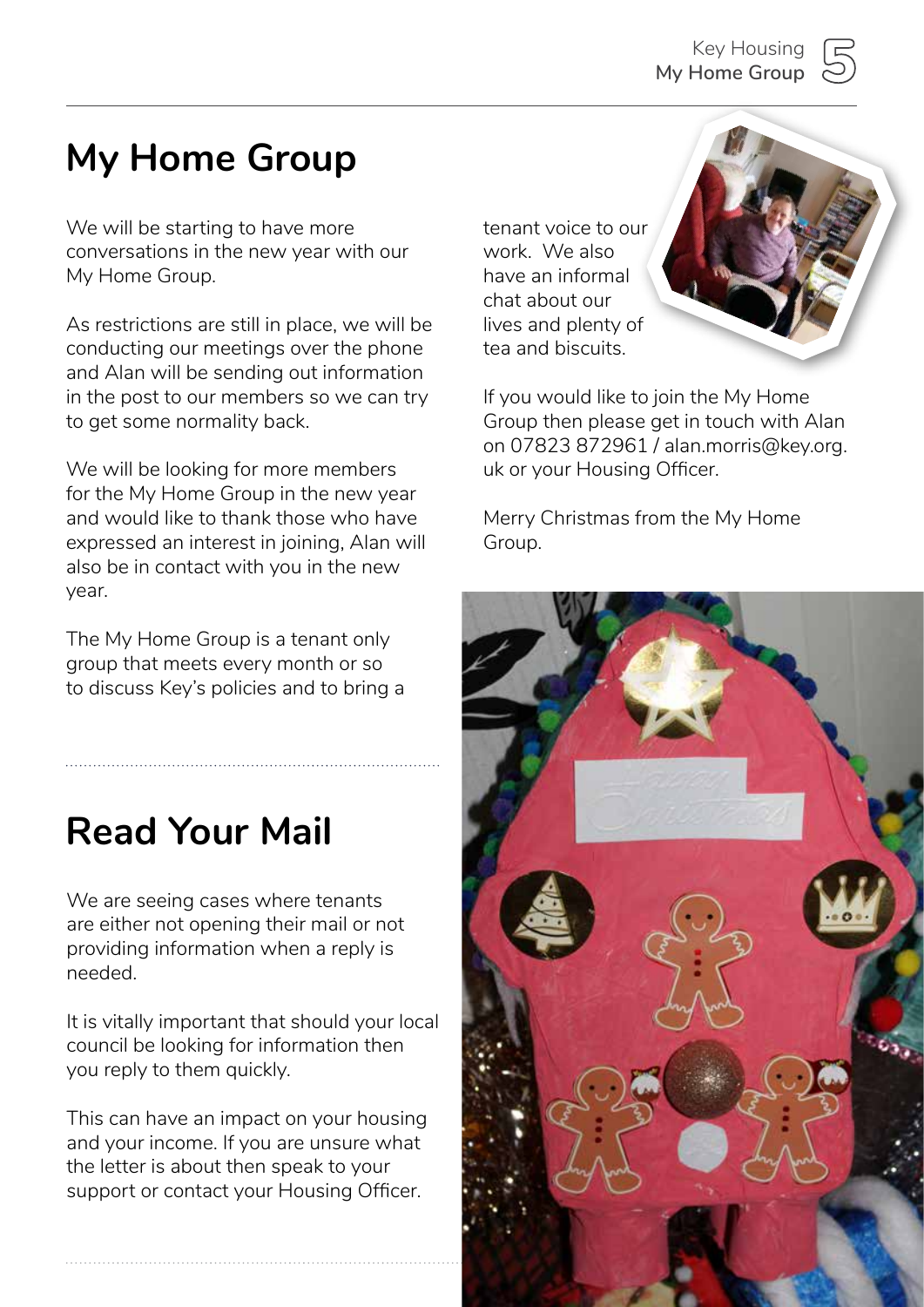## **Home Energy Scotland**





#### **Helping you stay warm for less**

Home Energy Scotland is pleased to be working with Key to support households with free and impartial energy advice and support. Covering everything from simple energy saving tips in the home to transport and active travel advice, Home Energy Scotland's friendly advisors can offer vital support to tenants.

Home Energy Scotland is a network of local advice centres covering all of Scotland. Our expert advisors offer free, impartial advice on saving energy, keeping warm at home, renewable energy, greener travel and cutting water waste. We're funded by the Scottish Government and managed by the Energy Saving Trust. Our mission is to help people in Scotland create warmer homes, reduce their bills and help tackle climate change.

**We'll help you stay warm and well** Recent research by Home Energy Scotland\* has revealed that 70% of people in Scotland feel concerned about energy bills rising, with almost two thirds using more energy than usual during the first 12 months of the pandemic. The research also found that 59% of Scots have noticed a worrying rise in their energy bills already.

Simple steps like changing your thermostat settings in the warmer months, regularly switching your energy supplier or changing the way you pay can all make positive changes to the amount you spend on keeping you warm and well at home.

#### **Speak to an advisor**

If you're worried about your energy bills or would simply like some advice about saving energy at home, call Home Energy Scotland free of charge on **0808 808 2282**. You can also contact our Advice Team by email at adviceteam@ sc.homeenergyscotland.org.

*\* Energy Saving Trust, "Climate Change Research" April 2021*

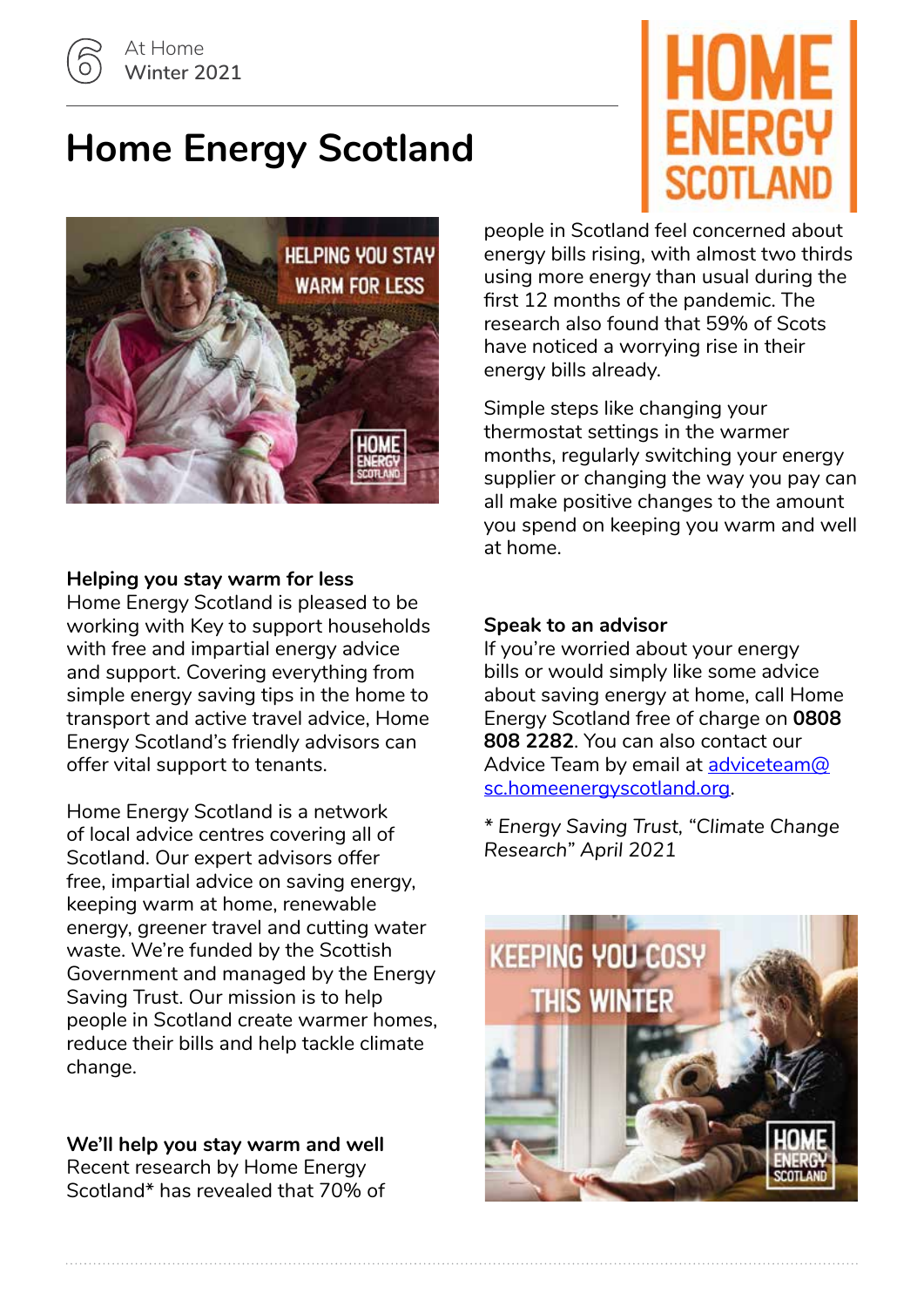# **WOULD YOU LIKE TO WIN E500 TOWARDS YOUR ENERGY BILLS?**



Our fantastic energy bills quiz is back, giving Scottish housholders the chance to win fabulous prizes - it could be you!

- → We have five first prizes of £500 and five second prizes of £250 to share with householders across Scotland.
- $\Rightarrow$  Test and boost your energy-saving knowledge by taking part in our quick quiz.
- $\Rightarrow$  Each question shares a great money and energy saving tip.
- $\rightarrow$  To be in with a chance of winning make sure you leave your full contact details. Terms and conditions apply, find out more online.

**Enter now for your** chance to win - go to homeenergyscotland.org/win or scan this QR code to take you directly to the quiz.

**Good luck!** 





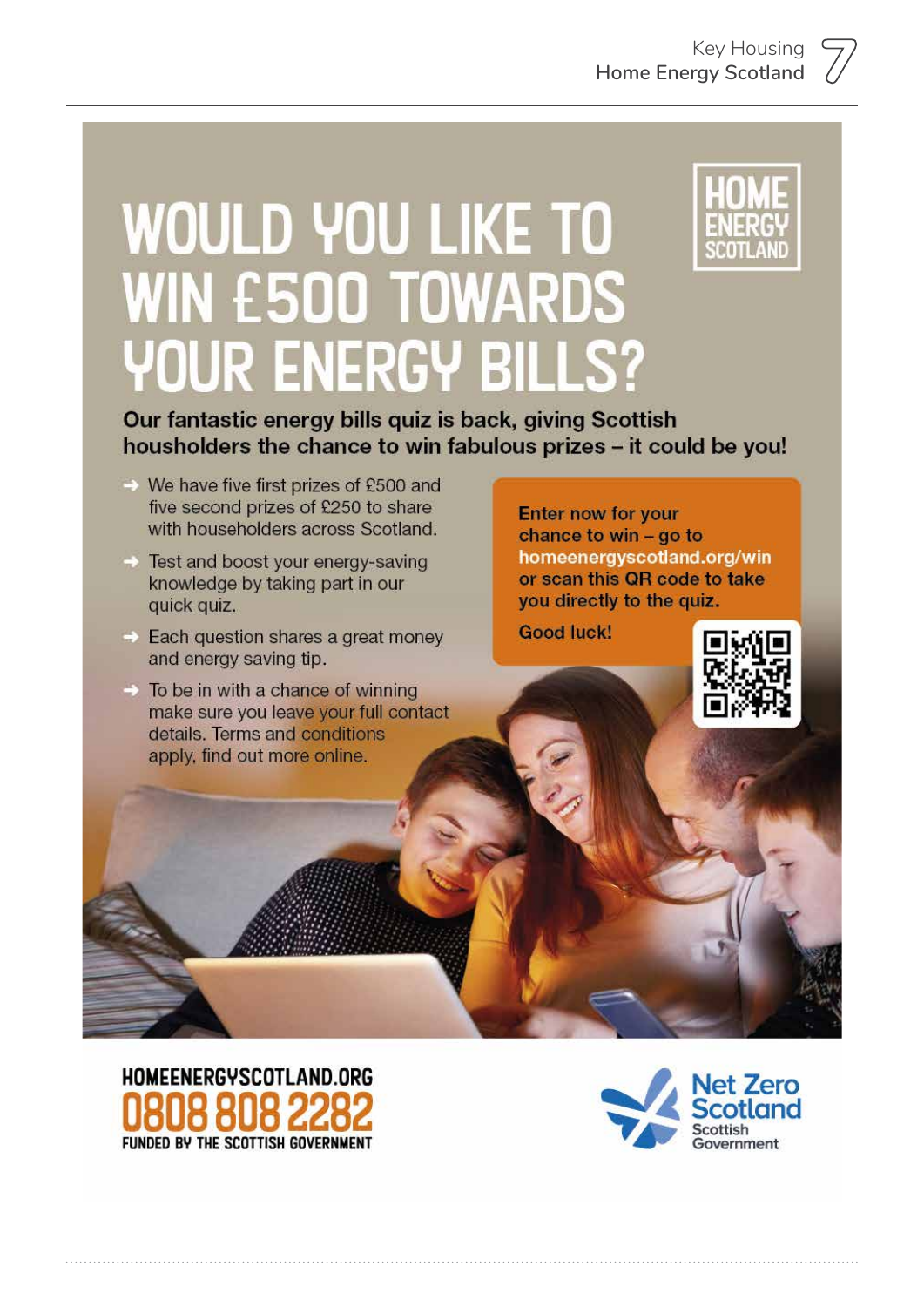## **Maintenance**



Our Maintenance team are here for you Monday to Friday between 9am and 5pm.

As the staff are working remotely, subject to Scottish Government advice, all maintenance repairs should be reported to 0141 342 1820.

Please leave your name, a call back telephone number, the description of your repair and someone will call you back to discuss what can be done.

If you have an emergency out with these hours then please call the appropriate person on your Emergency Contractor list. If you do not have a list then please call us on 0141 342 1820 to get one sent out.

# **Staff Update**

### **We have a new Maintenance Administration Assistant**

Our new Maintenance Administration Assistant is Naomi McVitie. Naomi has recently moved to Glasgow since graduating and is very excited to be working for Key. She is enjoying her new role helping with your repairs and getting to chat to you all. Naomi finds her work very rewarding and is delighted to part of the team in helping to deliver to you an excellent service.

Everyone at Key wishes Naomi well in her new role.

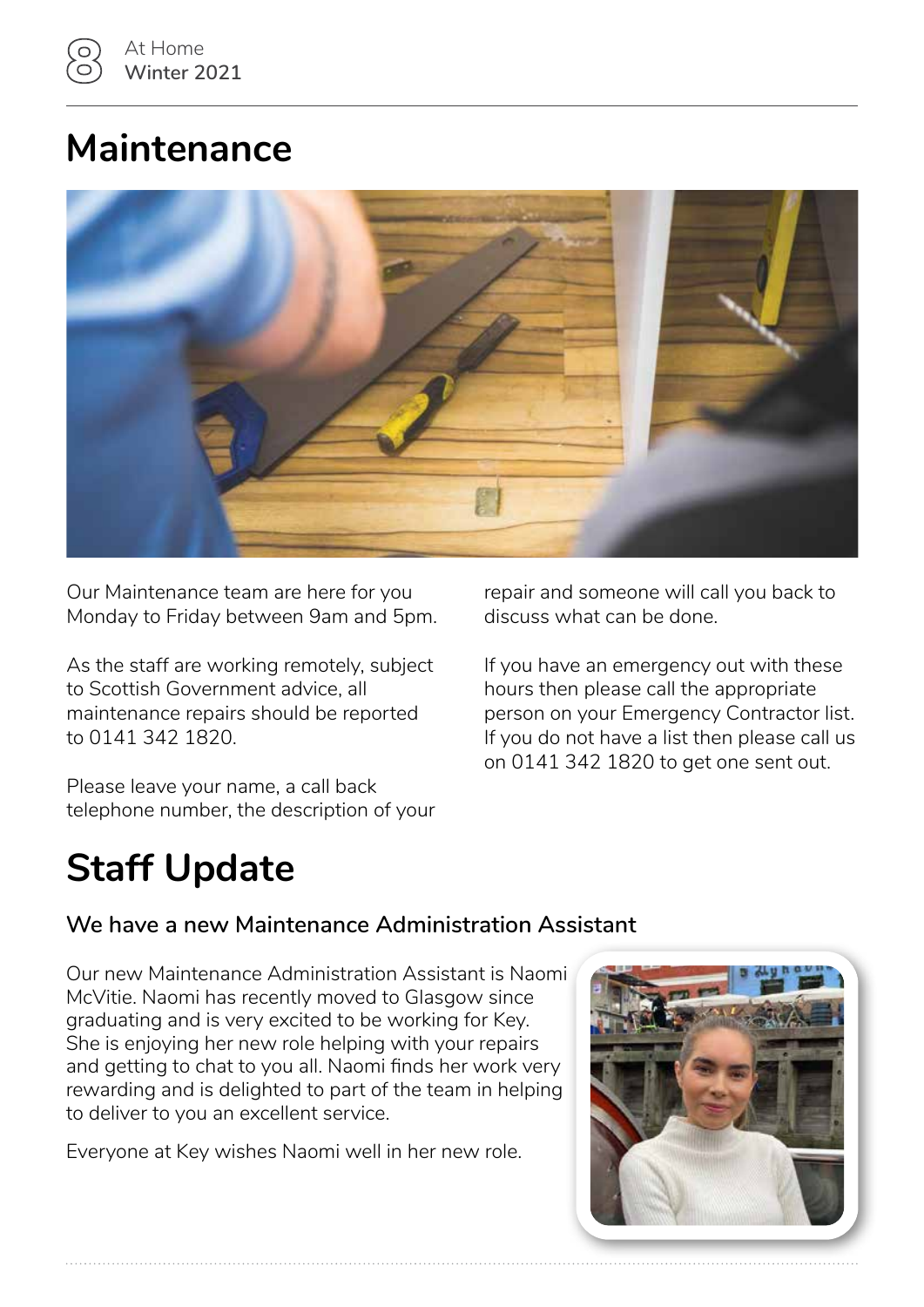

# **Safety In Your Home**

As the weather gets colder and the days get darker you should be thinking more about your safety at home

### **Candles**

We all love the sight and smell of a candle, especially during the dark months of winter. Please remain cautious that candles cause



fires especially if not put in a safe place away from things that can catch fire. Alternatively, you could use a battery powered candle.

### **Overloading Sockets**

When setting up your christmas lights it is important not to put too many plugs in to one



socket, as this can cause a power surge which in turn can start a fire.

# **New Fire Regulations**

By February 2022 all homes in Scotland, whether they are owned or rented, require interlinked smoke and heat alarms as well as carbon monoxide alarms for carbon fuelled appliances like a gas boiler.

There should be one smoke alarm in the hallway, one in the room most used for general living like your living room, a heat alarm in your kitchen and a carbon monoxide alarm at your boiler.

The smoke and heat alarms should be interlinked so when one sounds the others will make a noise too, so no matter where you are in your home you will be



notified of a potential danger.

This is new for most people but not for Key tenants as we also put smoke alarms in your bedroom and have had this practice in place for several years to ensure you are safe in your home.

Remember to check your fire detectors work and try to do this every month.



fire then cover the pan with a damp towel and never throw water on burning oil as it will explode.

#### **Fire Doors**

**Chip Pan**

It is important that extra safety features like fire doors remain in the closed position and are not

Less people use an open pan of oil but if you do,

please do not leave the pan unattended and if there is a



wedged open. Keeping the doors closed will slow the spread of any fire to other rooms.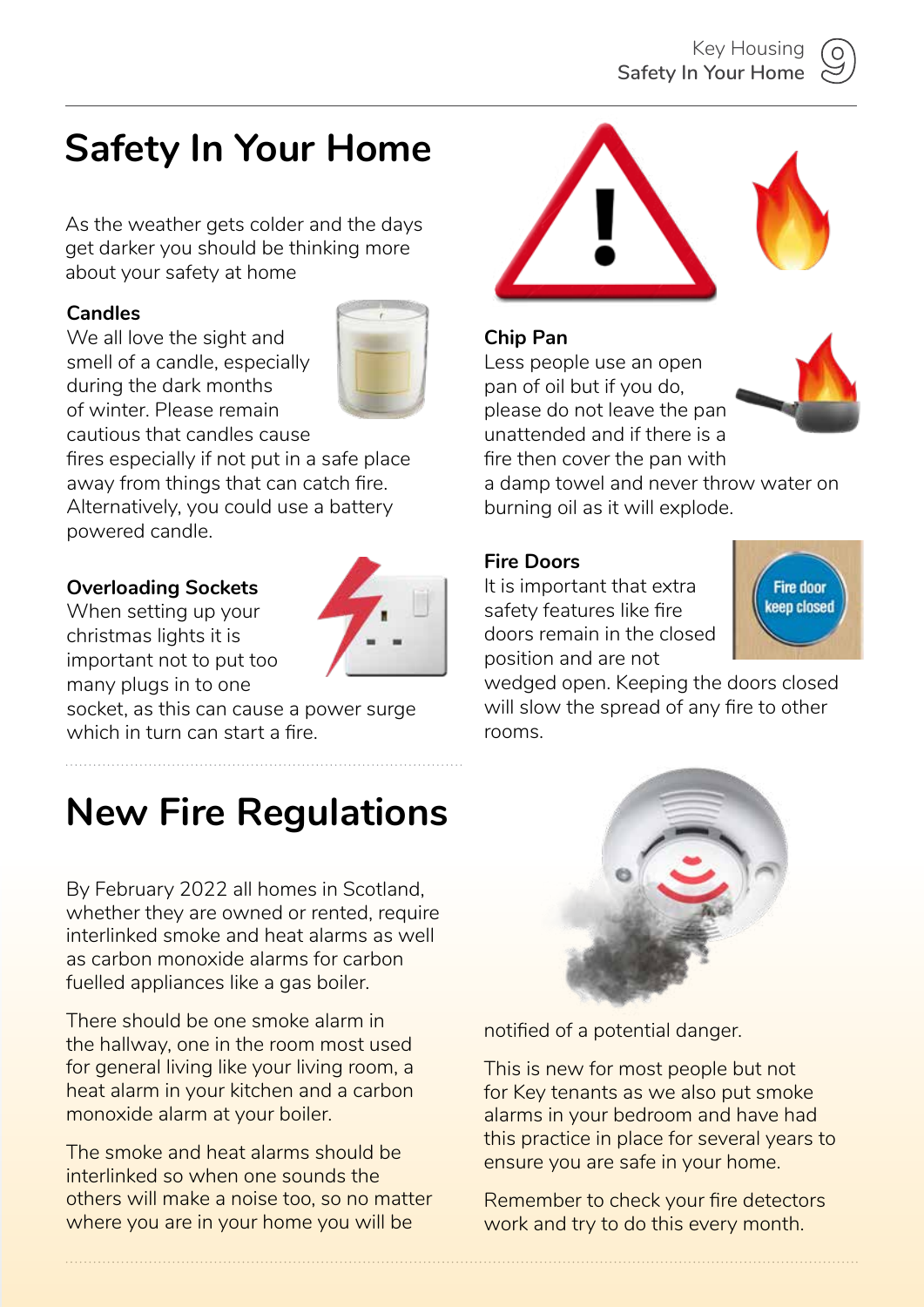# 10 At Home **Winter 2021**

## **Tenant Satisfaction Survey**

We sent out our Tenant Satisfaction survey in November and wanted to thank everyone that responded. We sent out 721 surveys and have so far received 244 replies which equates to a reply rate of 33.84%.



Just over 90% of you are satisfied with the overall service provided by Key. With a further 4.5% answering neither satisfied nor dissatisfied.



Just over 91% of those who answered are satisfied with the repairs service provided by Key.





Over 81% of you feel that Key are good at keeping you informed about our services and decisions. With a further 10% answering neither good nor poor.

Over 84% of tenants feel the accommodation and services provided by Key are good value for money with another 10% feeling it is neither good nor poor



Over 71% of those who answered felt satisfied with the opportunities to participate in Key's decision making process. A further 22% were undecided.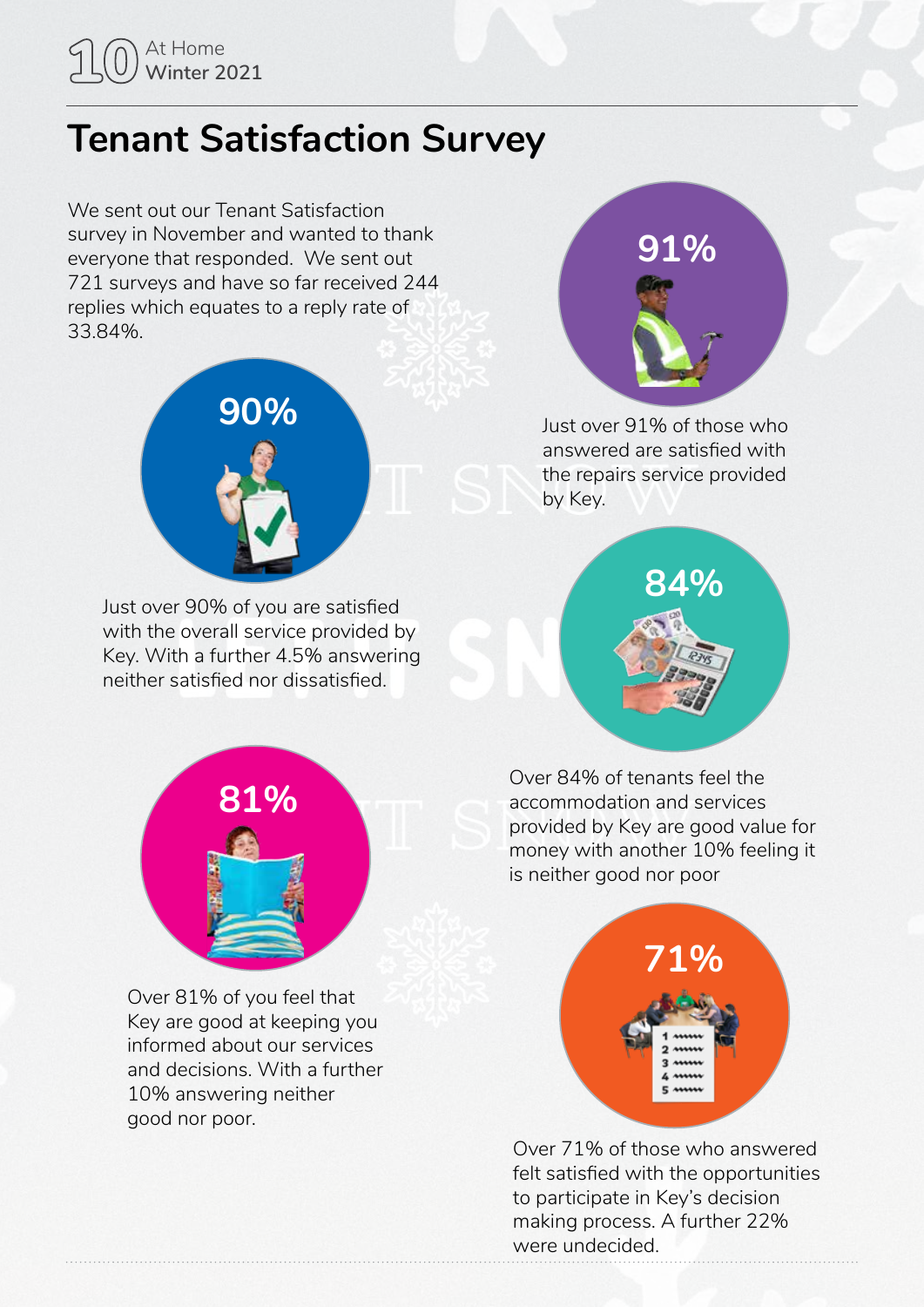At the end of the survey we asked if you had any comments to make. All of your comments will be read and answer will be provided to you. There has been a delay in getting back to some people so please bear with us at this busy time of year.

The majority of comments were regarding common areas such as the close, bin area and gardens.







It was also nice to receive some praise in the comments so thank you to those who took the time to say they are pleased with their housing.

# **Coronavirus Update**

As I have been writing this newsletter Coronavirus has mutated to another variant, this time called Omicron. It is known to pass more easily between people, so it is important we reduce our risks as much as possible. Our contractors will continue to carry out work and will be wearing PPE during their visit. If a contractor is due to attend your home can we ask that you open your windows so there is plenty of fresh air. If there is covid in your household we will only carry out emergency repairs. Please avoid crowded places, limit your interaction with others and continue to tell us if you are isolating. Take care, Alan